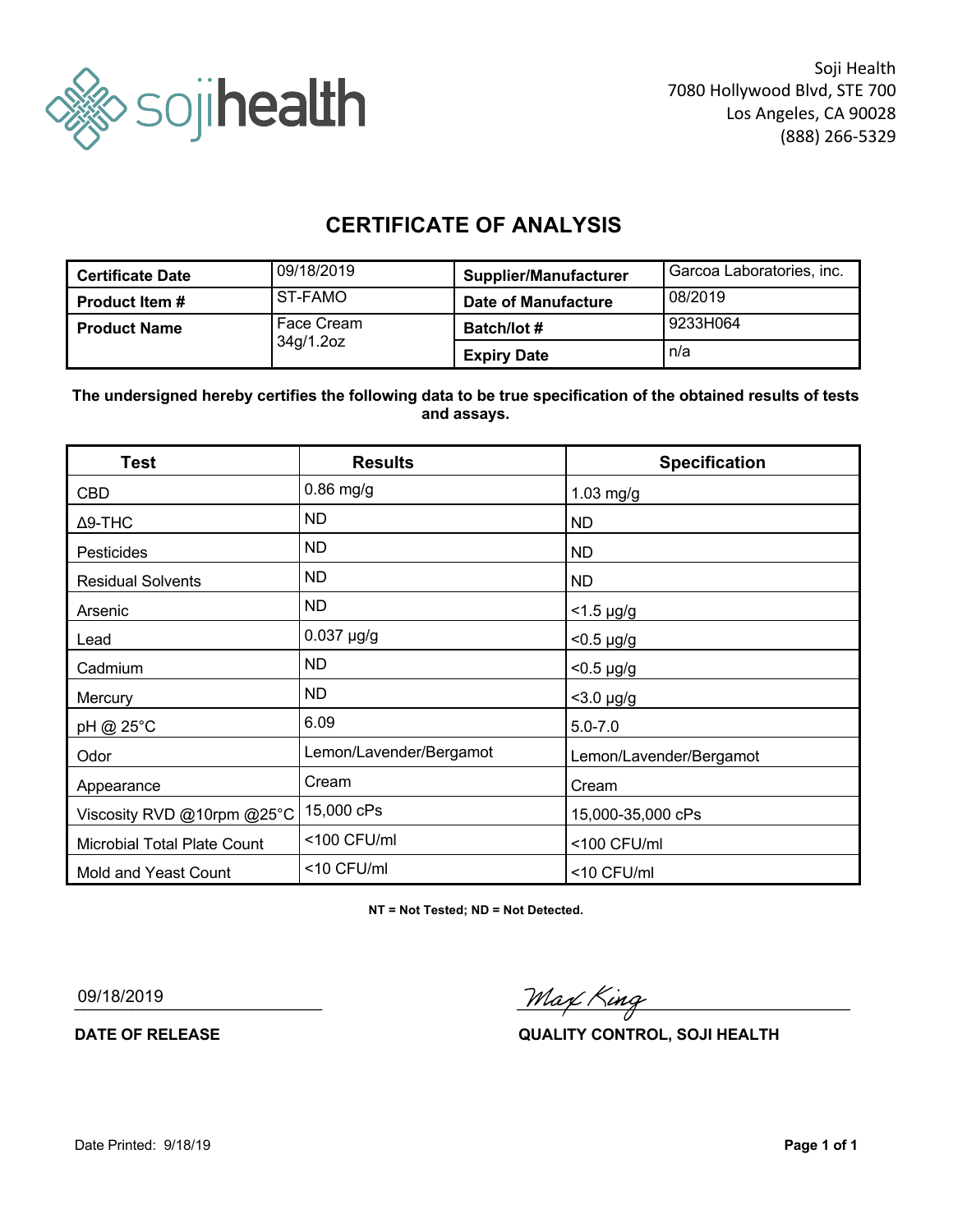

Van Nuys, CA 91406

 $\frac{1}{\text{CannaSafe - LA}}$  (818) 922-2416 (818) 922-2416 https://www.csalabs.com Lic# C8-0000040-LIC

## **Face Cream Moisturizer #2**

**Sample ID: 1909CSALA7475.5531** Strain: FC Moisturizer #2 Produced: N/A Matrix: Topical Collected: 09/09/2019 Client Type: Other Received: 09/09/2019 **Soji Health Sciences** Sample Size: 1 units Completed: 09/09/2019 Lic. # Batch Size: Batch#: N Hollywood, CA 91601 **0.86 mg/g ND 0.86 mg/g** sojihealth anti-aging ng Pure He mo CE Total THC Total CBD Total Cannabinoids Cannabinoids Pass Testing method: HPLC-SOP 101 **Analyte LOD LOQ Mass Mass**  $mg/g$  and  $mg/g$  and  $mg/g$  and  $mg/g$  and  $\%$ CBD 0.00037 0.001 0.86 0.09 **CBC** 0.00014 0.0001 0.0001 ND ND CBDa 0.0002 0.001 ND ND CBDV 0.0001 0.001 ND ND CBG 0.00037 0.001 ND ND CBGa 0.0002 0.001 ND ND CBN 0.00016 0.001 ND ND THCa 0.00022 0.001 ND ND THCV 0.00039 0.001 ND ND Δ8-THC 0.00042 0.001 ND ND Δ9-THC 0.00042 0.001 ND ND

**Total 0.86 0.09**

1 serving = 1 Jar, 34.0 grams; 1.0 servings per package; 0.0 mg/package Total THC; 29.24 mg/package Total CBD;

Date Tested: 09/09/2019

Total THC = THCa  $*$  0.877 + d9-THC

Total CBD =  $CBDa * 0.877 + CBD$ 

LOQ = Limit of Quantitation; LOD = Limit of Detection; NT = Not Tested; ND = Not Detected.

|                                                                                              |                                                            |                                            | Alex Kidda                                          |
|----------------------------------------------------------------------------------------------|------------------------------------------------------------|--------------------------------------------|-----------------------------------------------------|
| <b>PJLA</b><br><b>Testing</b><br>17025:2017 ACCREDITED LABORATORY<br>Accreditation No. 73653 | Mallory Speakman<br>Laboratory Director - LA<br>09/09/2019 | Anya Engen<br>Quality Review<br>09/09/2019 | Alexander Kiddle<br><b>COA Review</b><br>09/09/2019 |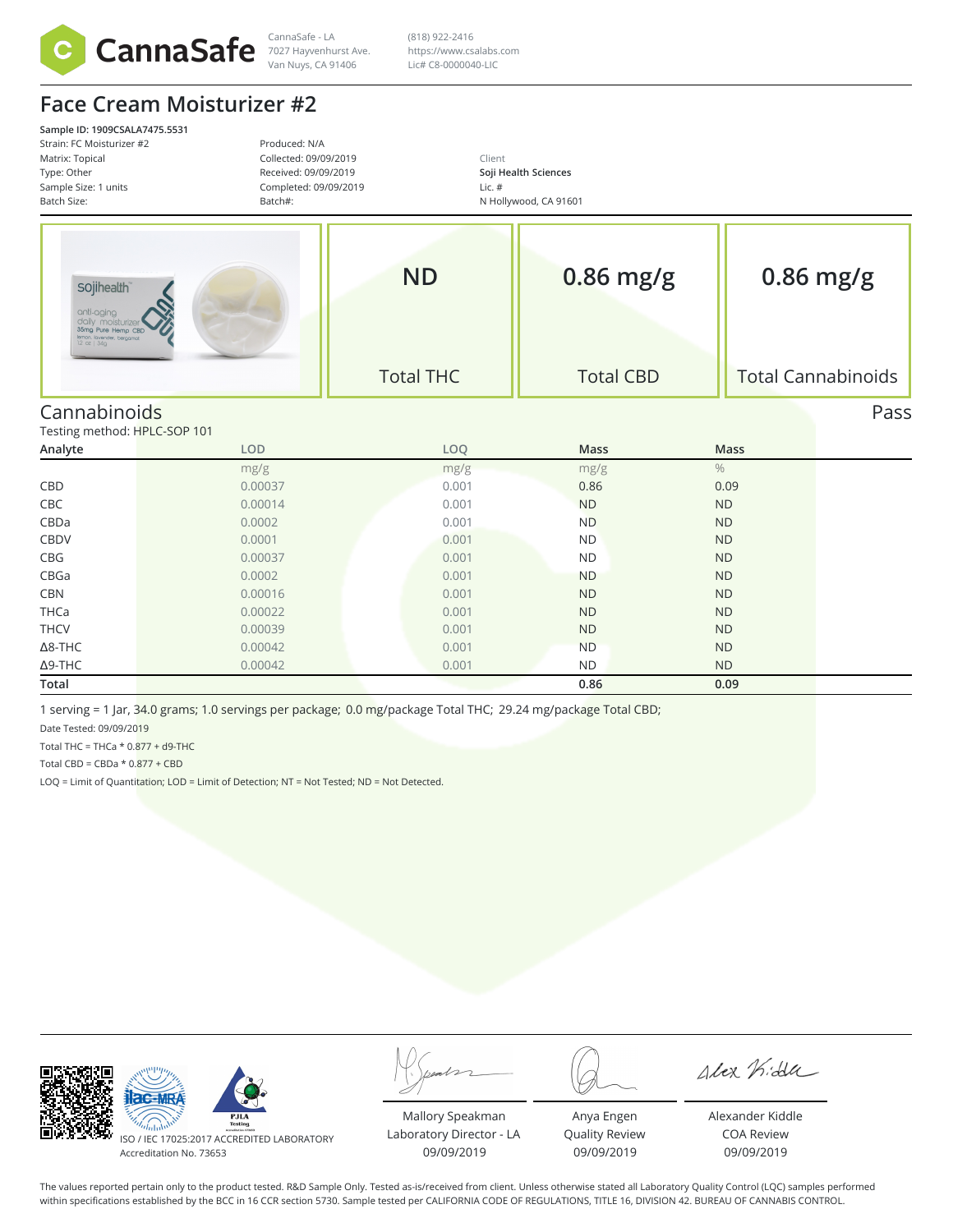

Van Nuys, CA 91406

 $\frac{1}{\text{CannaSafe - LA}}$  (818) 922-2416 (818) 922-2416 https://www.csalabs.com Lic# C8-0000040-LIC

## **Face Cream Moisturizer**

**Sample ID: 1909CSALA7743.6224** Strain: Face Cream Moisturizer Matrix: Topical Type: Lotion Sample Size: 1 units Batch Size:

Produced: N/A Collected: 09/16/2019 Received: 09/16/2019 Completed: 09/16/2019 Batch#:

Client **Soji Health Sciences** Lic. # N Hollywood, CA 91601

### Pesticides Pass

Testing method: LCMS & GCMS-SOP 301 and 302

| Analyte             | LOD       | LOO       | Limit     | <b>Mass</b> | <b>Status</b> | Analyte                   | LOD          | LOO       | Limit     |           | Mass Status |
|---------------------|-----------|-----------|-----------|-------------|---------------|---------------------------|--------------|-----------|-----------|-----------|-------------|
|                     | $\mu$ g/g | $\mu$ g/g | $\mu$ g/g | $\mu$ g/g   |               |                           | $\mu$ g/g    | $\mu$ g/g | $\mu$ g/g | $\mu$ g/g |             |
| Abamectin           | 0.0009    | 0.003     | 0.3       | <b>ND</b>   | Pass          | Fludioxonil               | 0.0143       | 0.048     | 30.0      | <b>ND</b> | Pass        |
| Acephate            | 0.005     | 0.017     | 5.0       | <b>ND</b>   | Pass          | Hexythiazox               | 0.0237       | 0.079     | 2.0       | <b>ND</b> | Pass        |
| Acequinocyl         | 0.0193    | 0.064     | 4.0       | <b>ND</b>   | Pass          | Imazalil *                | 0.0077       | 0.026     | 0.0077    | <b>ND</b> | Pass        |
| Acetamiprid         | 0.0073    | 0.024     | 5.0       | <b>ND</b>   | Pass          | Imidacloprid              | 0.0053       | 0.018     | 3.0       | <b>ND</b> | Pass        |
| Aldicarb *          | 0.0094    | 0.031     | 0.0094    | <b>ND</b>   | Pass          | Kresoxim Methyl           | 0.0182       | 0.061     | 1.0       | <b>ND</b> | Pass        |
| Azoxystrobin        | 0.015     | 0.05      | 40.0      | <b>ND</b>   | Pass          | Malathion                 | 0.015        | 0.05      | 5.0       | <b>ND</b> | Pass        |
| Bifenazate          | 0.0129    | 0.043     | 5.0       | <b>ND</b>   | Pass          | Metalaxyl                 | 0.0076       | 0.025     | 15.0      | <b>ND</b> | Pass        |
| Bifenthrin          | 0.029     | 0.097     | 0.5       | <b>ND</b>   | Pass          | Methiocarb *              | 0.0103       | 0.034     | 0.0103    | <b>ND</b> | Pass        |
| <b>Boscalid</b>     | 0.0172    | 0.058     | 10.0      | <b>ND</b>   | Pass          | Methomyl                  | 0.0109       | 0.036     | 0.1       | <b>ND</b> | Pass        |
| Captan              | 0.036     | 0.12      | 5.0       | <b>ND</b>   | Pass          | Methyl Parathion *        | 0.0091       | 0.0303    | 0.0091    | <b>ND</b> | Pass        |
| Carbaryl            | 0.0542    | 0.181     | 0.5       | <b>ND</b>   | Pass          | Mevinphos *               | 0.0041       | 0.014     | 0.0041    | <b>ND</b> | Pass        |
| Carbofuran *        | 0.0077    | 0.026     | 0.0077    | <b>ND</b>   | Pass          | Myclobutanil              | 0.01         | 0.033     | 9.0       | <b>ND</b> | Pass        |
| Chlorantraniliprole | 0.0095    | 0.032     | 40.0      | <b>ND</b>   | Pass          | <b>Naled</b>              | 0.0107       | 0.036     | 0.5       | <b>ND</b> | Pass        |
| Chlordane *         | 0.0055    | 0.0182    | 0.0055    | <b>ND</b>   | Pass          | Oxamyl                    | 0.0071       | 0.024     | 0.2       | <b>ND</b> | Pass        |
| Chlorfenapyr *      | 0.0048    | 0.0159    | 0.0048    | <b>ND</b>   | Pass          | Paclobutrazol *           | 0.0092       | 0.031     | 0.0092    | <b>ND</b> | Pass        |
| Chlorpyrifos *      | 0.0197    | 0.066     | 0.0197    | <b>ND</b>   | Pass          | Pentachloronitrobenzene   | 0.0084       | 0.0279    | 0.2       | <b>ND</b> | Pass        |
| Clofentezine        | 0.0216    | 0.072     | 0.5       | <b>ND</b>   | Pass          | Permethrin                | 0.0142       | 0.048     | 20.0      | <b>ND</b> | Pass        |
| Coumaphos *         | 0.0196    | 0.065     | 0.0196    | <b>ND</b>   | Pass          | Phosmet                   | 0.0138       | 0.046     | 0.2       | <b>ND</b> | Pass        |
| Cyfluthrin          | 0.0107    | 0.036     | 1.0       | <b>ND</b>   | Pass          | <b>Piperonyl Butoxide</b> | 0.0156       | 0.052     | 8.0       | <b>ND</b> | Pass        |
| Cypermethrin        | 0.0105    | 0.035     | 1.0       | <b>ND</b>   | Pass          | Prallethrin               | 0.018        | 0.06      | 0.4       | <b>ND</b> | Pass        |
| Daminozide *        | 0.0052    | 0.017     | 0.0052    | <b>ND</b>   | Pass          | Propiconazole             | 0.013        | 0.043     | 20.0      | <b>ND</b> | Pass        |
| DDVP *              | 0.0081    | 0.027     | 0.0081    | <b>ND</b>   | Pass          | Propoxur *                | 0.0097       | 0.033     | 0.0097    | <b>ND</b> | Pass        |
| Diazinon            | 0.0134    | 0.045     | 0.2       | <b>ND</b>   | Pass          | Pyrethrins                | 0.0025       | 0.008     | 1.0       | <b>ND</b> | Pass        |
| Dimethoate *        | 0.0083    | 0.028     | 0.0083    | <b>ND</b>   | Pass          | Pyridaben                 | 0.0236       | 0.079     | 3.0       | <b>ND</b> | Pass        |
| Dimethomorph        | 0.0025    | 0.008     | 20.0      | <b>ND</b>   | Pass          | Spinetoram                | 0.0042       | 0.014     | 3.0       | <b>ND</b> | Pass        |
| Ethoprophos *       | 0.0112    | 0.037     | 0.0112    | <b>ND</b>   | Pass          | Spinosad                  | 0.0002       | 0.001     | 3.0       | <b>ND</b> | Pass        |
| Etofenprox *        | 0.0247    | 0.082     | 0.0247    | <b>ND</b>   | Pass          | Spiromesifen              | 0.0199       | 0.066     | 12.0      | <b>ND</b> | Pass        |
| Etoxazole           | 0.0269    | 0.09      | 1.5       | <b>ND</b>   | Pass          | Spirotetramat             | 0.0068       | 0.023     | 13.0      | <b>ND</b> | Pass        |
| Fenhexamid          | 0.0215    | 0.072     | 10.0      | <b>ND</b>   | Pass          | Spiroxamine *             | 0.0065       | 0.022     | 0.0065    | <b>ND</b> | Pass        |
| Fenoxycarb *        | 0.0186    | 0.062     | 0.0186    | <b>ND</b>   | Pass          | Tebuconazole              | 0.0099       | 0.033     | 2.0       | <b>ND</b> | Pass        |
| Fenpyroximate       | 0.0253    | 0.084     | 2.0       | <b>ND</b>   | Pass          | Thiacloprid *             | 0.0094       | 0.031     | 0.0094    | <b>ND</b> | Pass        |
| Fipronil *          | 0.0228    | 0.076     | 0.0228    | <b>ND</b>   | Pass          | Thiamethoxam              | 0.005        | 0.017     | 4.5       | <b>ND</b> | Pass        |
| Flonicamid          | 0.0073    | 0.024     | 2.0       | <b>ND</b>   | Pass          | Trifloxystrobin           | 0.0192 0.064 |           | 30.0      | <b>ND</b> | Pass        |

Date Tested: 09/16/2019

\* Denotes Category I pesticides, which fail when detected; LOQ = Limit of Quantitation; LOD = Limit of Detection; NT = Not Tested; ND = Not Detected.

**ac-MR** 



ISO / IEC 17025:2017 ACCREDITED LABORATORY Accreditation No. 73653

Mallory Speakman Laboratory Director - LA 09/16/2019

Anya Engen Quality Review 09/16/2019

Austi 2

Austin Russell COA Review 09/16/2019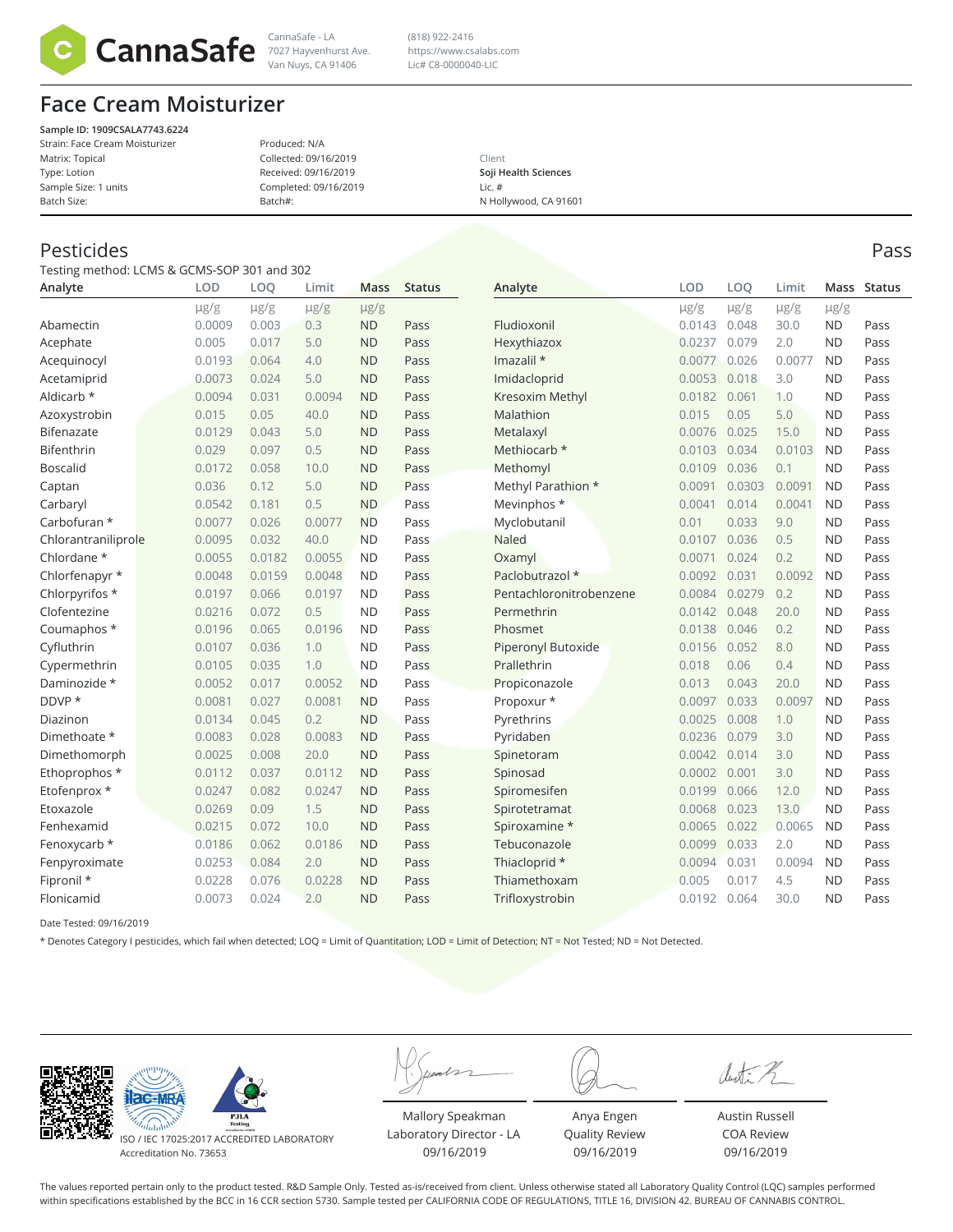

7027 Hayvenhurst Ave. Van Nuys, CA 91406

 $\frac{1}{\text{CannaSafe - LA}}$  (818) 922-2416 (818) 922-2416 https://www.csalabs.com Lic# C8-0000040-LIC

# **Face Cream Moisturizer**

| Sample ID: 1909CSALA7743.6224  |                       |                       |  |
|--------------------------------|-----------------------|-----------------------|--|
| Strain: Face Cream Moisturizer | Produced: N/A         |                       |  |
| Matrix: Topical                | Collected: 09/16/2019 | Client                |  |
| Type: Lotion                   | Received: 09/16/2019  | Soji Health Sciences  |  |
| Sample Size: 1 units           | Completed: 09/16/2019 | Lic. $#$              |  |
| Batch Size:                    | Batch#:               | N Hollywood, CA 91601 |  |
|                                |                       |                       |  |

#### Heavy Metals Pass

#### Testing method: ICPMS-SOP 502

| Analyte | LOD       | LOO       | Limit     | Mass      | <b>Status</b> |  |
|---------|-----------|-----------|-----------|-----------|---------------|--|
|         | $\mu$ g/g | $\mu$ g/g | $\mu$ g/g | $\mu$ g/g |               |  |
| Arsenic | 0.02      | 0.06      | 1.5       | <b>ND</b> | Pass          |  |
| Cadmium | 0.03      | 0.1       | 0.5       | <b>ND</b> | Pass          |  |
| Lead    | 0.002     | 0.005     | 0.5       | 0.037     | Pass          |  |
| Mercury | 0.02      | 0.06      | 3.0       | <b>ND</b> | Pass          |  |
|         |           |           |           |           |               |  |

Date Tested: 09/16/2019

LOQ = Limit of Quantitation; LOD = Limit of Detection; NT = Not Tested; ND = Not Detected.

| <b>PJLA</b><br><b>Testing</b><br>ISO / IEC 17025:2017 ACCREDITED LABORATORY<br>Accreditation No. 73653 | Mallory Speakman<br>Laboratory Director - LA<br>09/16/2019 | Anya Engen<br>Quality Review<br>09/16/2019 | Austin Russell<br><b>COA Review</b><br>09/16/2019 |
|--------------------------------------------------------------------------------------------------------|------------------------------------------------------------|--------------------------------------------|---------------------------------------------------|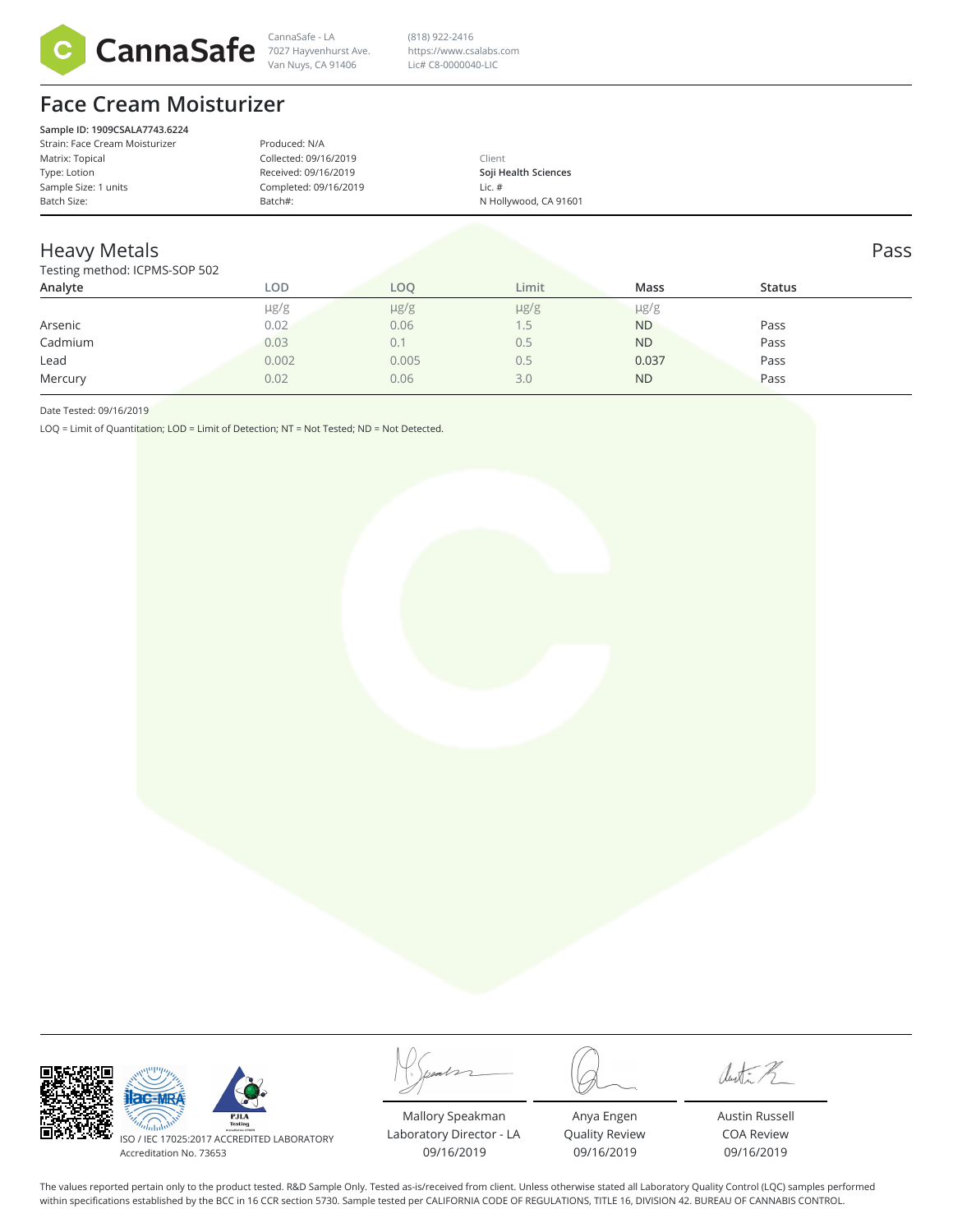

Van Nuys, CA 91406

 $\frac{1}{\text{CannaSafe - LA}}$  (818) 922-2416 (818) 922-2416 https://www.csalabs.com Lic# C8-0000040-LIC

## **Face Cream Moisturizer**

**Sample ID: 1909CSALA7743.6224** Strain: Face Cream Moisturizer Matrix: Topical Type: Lotion Sample Size: 1 units Batch Size: Produced: N/A Collected: 09/16/2019 Received: 09/16/2019 Completed: 09/16/2019 Batch#:

Client **Soji Health Sciences** Lic. # N Hollywood, CA 91601

## Residual Solvents Pass

Testing method: HSGCMS-SOP 202

| <b>I COUTIN ITICUTOU, I IDOCIVID DOI LEUL</b> |            |            |           |           |               |  |
|-----------------------------------------------|------------|------------|-----------|-----------|---------------|--|
| Analyte                                       | <b>LOD</b> | <b>LOQ</b> | Limit     | Mass      | <b>Status</b> |  |
|                                               | $\mu$ g/g  | $\mu$ g/g  | $\mu$ g/g | $\mu$ g/g |               |  |
| 1,2-Dichloro-Ethane                           | 0.024      | 0.24       |           | <b>ND</b> | Pass          |  |
| Acetone                                       | 0.112      | 1.12       | 5000      | <b>ND</b> | Pass          |  |
| Acetonitrile                                  | 0.0196     | 0.196      | 410       | <b>ND</b> | Pass          |  |
| Benzene                                       | 0.0096     | 0.096      |           | <b>ND</b> | Pass          |  |
| <b>Butane</b>                                 | 0.2        | 2.0        | 5000      | <b>ND</b> | Pass          |  |
| Chloroform                                    | 0.0288     | 0.288      |           | <b>ND</b> | Pass          |  |
| Ethanol                                       | 0.112      | 1.12       |           | <b>ND</b> | <b>Tested</b> |  |
| Ethyl-Acetate                                 | 0.112      | 1.12       | 5000      | <b>ND</b> | Pass          |  |
| Ethylene Oxide                                | 0.024      | 0.24       |           | <b>ND</b> | Pass          |  |
| Ethyl-Ether                                   | 0.112      | 1.12       | 5000      | <b>ND</b> | Pass          |  |
| Heptane                                       | 0.112      | 1.12       | 5000      | <b>ND</b> | Pass          |  |
| Isopropanol                                   | 0.112      | 1.12       |           | <b>ND</b> | <b>Tested</b> |  |
| Methanol                                      | 0.144      | 1.44       | 3000      | <b>ND</b> | Pass          |  |
| Methylene-Chloride                            | 0.0288     | 0.288      |           | <b>ND</b> | Pass          |  |
| n-Hexane                                      | 0.1392     | 1.392      | 290       | <b>ND</b> | Pass          |  |
| Pentane                                       | 0.112      | 1.12       | 5000      | <b>ND</b> | Pass          |  |
| Propane                                       | 0.08       | 0.8        | 5000      | <b>ND</b> | Pass          |  |
| Toluene                                       | 0.4272     | 4.272      | 890       | <b>ND</b> | Pass          |  |
| Trichloroethene                               | 0.0384     | 0.384      |           | <b>ND</b> | Pass          |  |
| Xylenes                                       | 1.0416     | 10.416     | 2170      | <b>ND</b> | Pass          |  |
|                                               |            |            |           |           |               |  |

Date Tested: 09/16/2019

LOQ = Limit of Quantitation; LOD = Limit of Detection; NT = Not Tested; ND = Not Detected.

| <b>PJLA</b><br><b>Testing</b><br>Acres/Burles #73653<br>ISO / IEC 17025:2017 ACCREDITED LABORATORY<br>Accreditation No. 73653 | Mallory Speakman<br>Laboratory Director - LA<br>09/16/2019 |
|-------------------------------------------------------------------------------------------------------------------------------|------------------------------------------------------------|

Anya Engen Quality Review 09/16/2019

dustin R

Austin Russell COA Review 09/16/2019